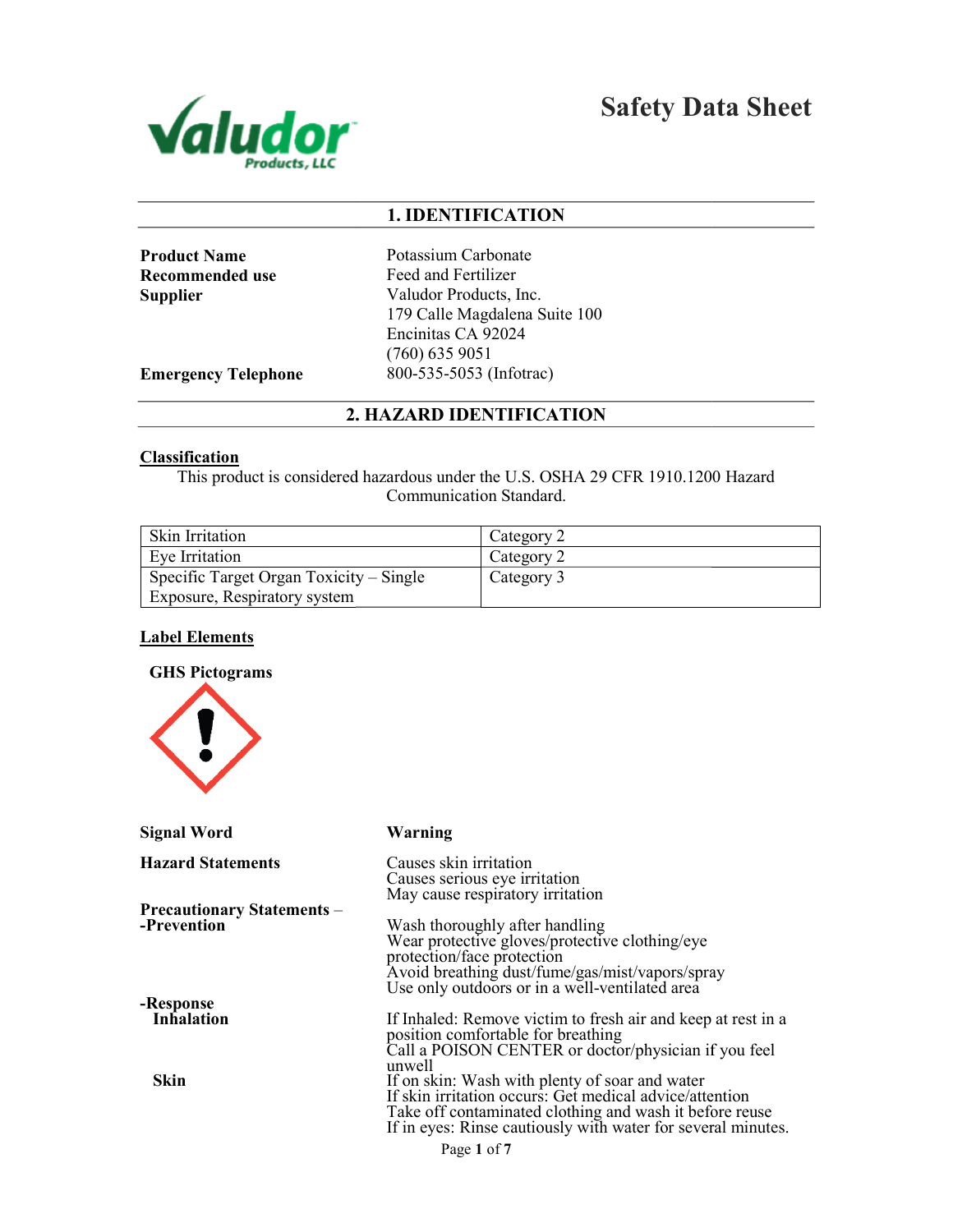| Eve       | Remove contact lenses, if present and easy to do. Continue<br>rinsing<br>If eye irritation persists: Get medical advice/attention                 |
|-----------|---------------------------------------------------------------------------------------------------------------------------------------------------|
| -Storage  | Store in a well-ventilated place. Keep container tightly closed<br>Store locked up<br>Dispose of contents/container to an approved waste disposal |
| -Disposal | plant                                                                                                                                             |

Hazards not other classified

## 3. COMPOSITION / INFORMATION ON INGREDIENTS

### **Substance**

| <b>Chemical Name</b><br>Synonym<br>Formula<br>Molecular weight<br>Cas No.<br>Concentration | Potassium Carbonate<br>Dipotassium Salt of carbonic acid, Potassium Carbonate<br>Anhydrous, Pear ash<br>CK2O3<br>138.21 $g/mol$<br>584-08-7<br>95-100%                                                                 |
|--------------------------------------------------------------------------------------------|------------------------------------------------------------------------------------------------------------------------------------------------------------------------------------------------------------------------|
|                                                                                            | <b>4. FIRST-AID MEASURES</b>                                                                                                                                                                                           |
| <b>First Aid Measures</b>                                                                  |                                                                                                                                                                                                                        |
| <b>Eye Contact</b>                                                                         | Immediately rinse with plenty of water. Remove contact<br>lenses, if present and easy to do so. Keep eye wide open<br>while rinsing. Continue rinsing for 15 minutes. Call a doctor/<br>physician if irritation occurs |
| <b>Skin Contact</b>                                                                        | Wash off immediately with plenty of water. Remove all<br>contaminated clothes and shoes. If skin irritation occurs, call<br>a doctor/physician                                                                         |
| <b>Inhalation</b>                                                                          | Remove to fresh air. If not breathing, give artificial<br>respiration. Get medical attention.                                                                                                                          |
| <b>Ingestion</b>                                                                           | Do not induce vomiting without medical advice. Never give<br>anything by mouth to an unconscious person. If symptoms<br>persist, call a physician                                                                      |

### Most important symptoms/effects, acute and delayed

| <b>Symptoms</b> | No information available                       |
|-----------------|------------------------------------------------|
|                 | $\sim$ means measures a second contract $\sim$ |

## 5. FIRE-FIGHTING MEASURES

| <b>Suitable extinguishing Media</b> | Substance is nonflammable; Use any means suitable for |
|-------------------------------------|-------------------------------------------------------|
|                                     | extinguishing surrounding fire.                       |

## Specific Hazards Arising from the chemical

| Hazardous combustion products | Thermal decomposition can lead to the release of irritation or |
|-------------------------------|----------------------------------------------------------------|
|                               | toxic gases and vapors; including and not limited to:          |
|                               | Carbon oxides                                                  |
|                               | Potassium oxides                                               |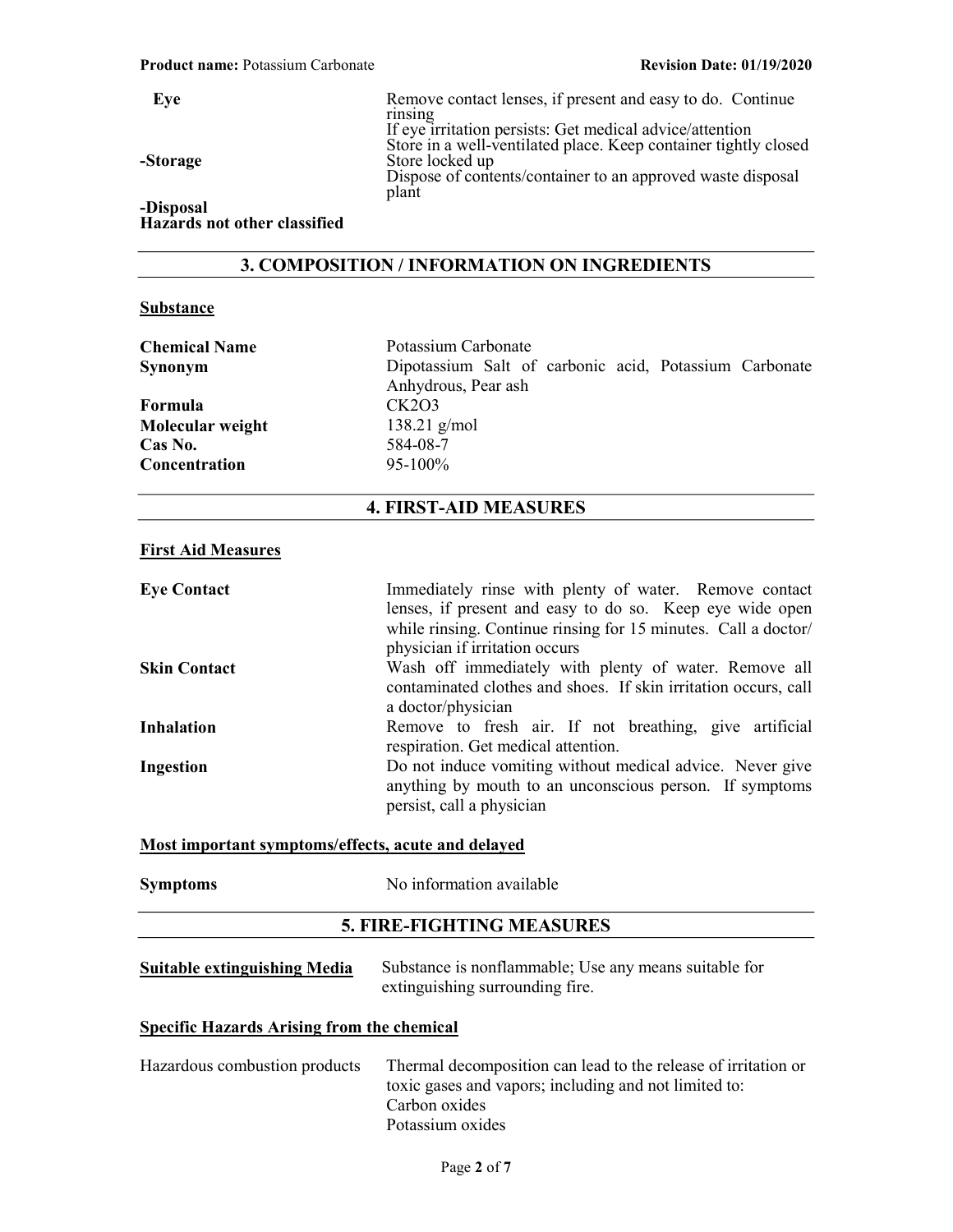### Protective equipment and precautions for fire-fighters

As in any fire, wear self-contained breathing apparatus pressure-demand, MSHA/NIOSH (approved or equivalent) and full protective gear.

## 6. ACCIDENTAL RELEASE MEASURES

### Personal precautions, protective equipment, and emergency procedures

| <b>Personal precautions</b> | Avoid contact with eyes, skin and clothing. Avoid breathing |  |
|-----------------------------|-------------------------------------------------------------|--|
|                             | vapors or mists. Use personal protection recommended in     |  |
|                             | Section 8. Ensure adequate ventilation.                     |  |
|                             |                                                             |  |

## Methods and materials for containment and cleanup

| <b>Methods for clean-up</b>      | Sweep or vacuum up and place in an appropriate closed |  |
|----------------------------------|-------------------------------------------------------|--|
|                                  | container. Keep unauthorized personnel away. Avoid    |  |
|                                  | generating dust.                                      |  |
| <b>Environmental Precautions</b> | Prevent entry into waterways or sewers                |  |

## 7. HANDLING AND STORAGE

### Precautions for safe handling

Avoid contact with eyes, skin and clothing. Do not breathe vapors / spray / mist / fume. Wear eye/face protection. Use only in a well-ventilated area. Avoid dust formation. Use personal protection recommended in Section 8. Wash thoroughly after handling. Remove and wash contaminated clothing before re-use. Do not eat, drink or smoke when using this product. Clean equipment and work area regularly.

### Conditions for safe storage, including any incompatibilities

Store in a cool/low-temperature, well-ventilated, dry place. Keep containers closed and labeled when not in use.

## 8. EXPOSURE CONTROLS / PERSONAL PROTECTION

### Exposure Guidelines

This product does not contain any hazardous materials with occupational exposure limits established by the regional specific regulatory bodies

### Appropriate engineering controls

Ensure adequate ventilation, especially in confined areas. Consider the potential hazards of this material, applicable exposure limits, job activities and other substances in the work place when designing controls and selecting personal protective equipment.

### Personal Protective Equipment

| <b>Eye/face protection</b>    | Safety glasses are recommended in professional settings      |  |
|-------------------------------|--------------------------------------------------------------|--|
| Skin protection               | Choose the appropriate protective clothing and gloves based  |  |
|                               | on the tasks being performed to avoid exposure to skin. Wear |  |
|                               | protective gloves. Wear long sleeved clothing.               |  |
| <b>Respiratory protection</b> | Not required under normal circumstances. If exposure limits  |  |
|                               | are exceeded or if irritation or other symptoms are          |  |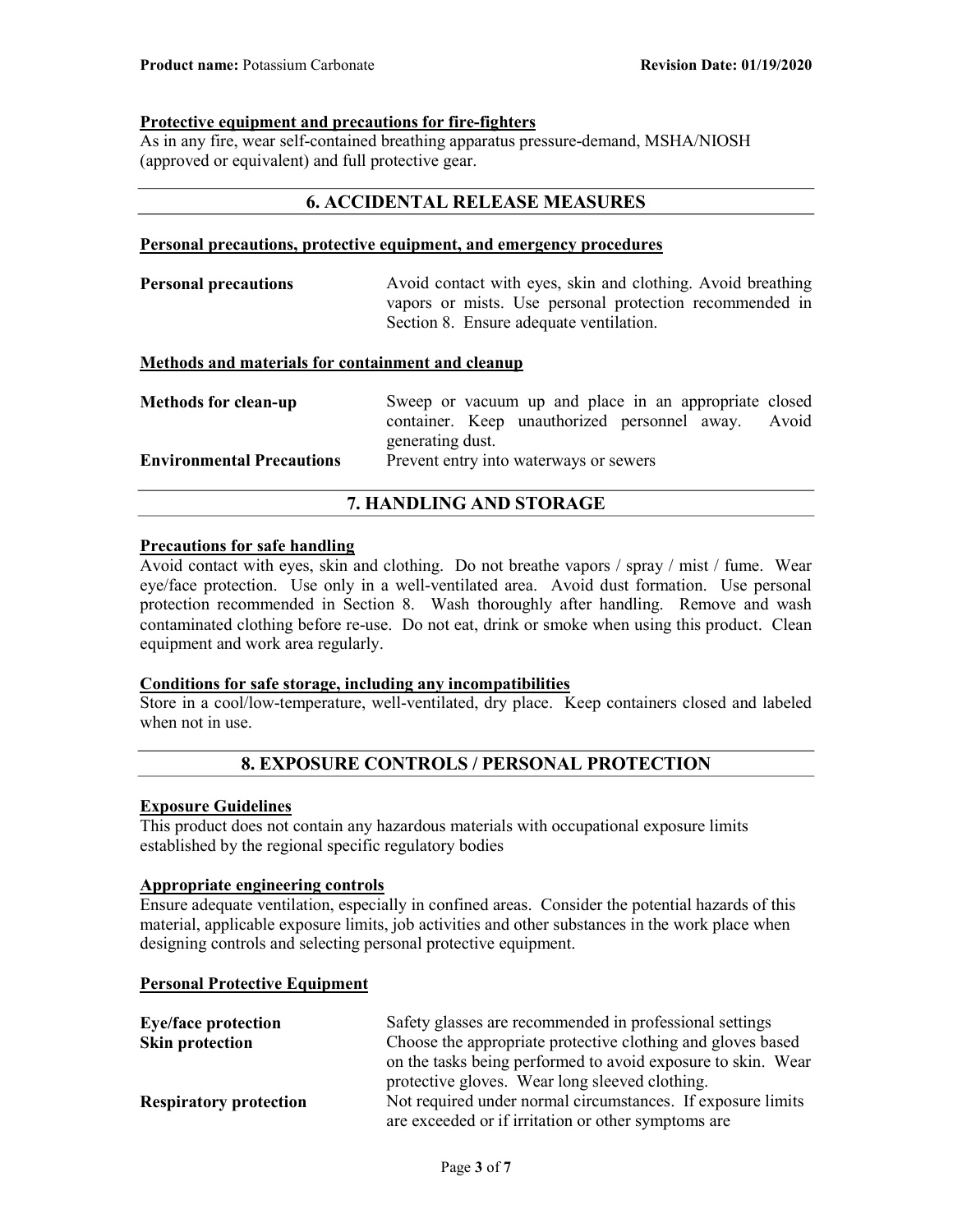experienced use a NIOSH/MSHA approved respirator Hygiene Measures Handle in accordance with good industrial hygiene and safety practices. Do not eat, drink or smoke when using this product.

# 9. PHYSICAL and CHEMICAL PROPERTIES

| Appearance<br><b>Physical state</b><br>Odor<br><b>Odor threshold</b><br>pН<br>Melting point / freezing point<br><b>Boiling point / Boiling range</b><br><b>Flash point</b><br><b>Evaporation rate</b><br><b>Flammability</b><br><b>Flammability or explosive</b> | White Powder<br>Solid<br>Odorless<br>No information available<br>$11 - 12$<br>No information available<br>Not applicable<br>Not applicable<br>Not applicable<br>No information available |
|------------------------------------------------------------------------------------------------------------------------------------------------------------------------------------------------------------------------------------------------------------------|------------------------------------------------------------------------------------------------------------------------------------------------------------------------------------------|
| limits                                                                                                                                                                                                                                                           |                                                                                                                                                                                          |
| <b>Upper</b>                                                                                                                                                                                                                                                     | No information available                                                                                                                                                                 |
| Lower                                                                                                                                                                                                                                                            | No information available                                                                                                                                                                 |
| Vapor pressure                                                                                                                                                                                                                                                   | No information available                                                                                                                                                                 |
| <b>Vapor density</b>                                                                                                                                                                                                                                             | No information available                                                                                                                                                                 |
| <b>Specific Gravity</b>                                                                                                                                                                                                                                          | No information available                                                                                                                                                                 |
| <b>Solubility in water</b>                                                                                                                                                                                                                                       | 900-1105 g/L @ 20C                                                                                                                                                                       |
| <b>Partition coefficient</b>                                                                                                                                                                                                                                     | No information available                                                                                                                                                                 |
| <b>Auto-ignition temperature</b>                                                                                                                                                                                                                                 | No information available                                                                                                                                                                 |
| <b>Decomposition temperature</b>                                                                                                                                                                                                                                 | No information available                                                                                                                                                                 |
| <b>Viscosity</b>                                                                                                                                                                                                                                                 | No information available                                                                                                                                                                 |

## 10. STABILITY AND REACTIVITY

| Reactivity                                   | None known under normal conditions.                                             |
|----------------------------------------------|---------------------------------------------------------------------------------|
| <b>Chemical stability</b>                    | Stable under ordinary conditions of use and storage.                            |
| <b>Possibility of hazardous</b><br>reactions | None under normal processing.                                                   |
| <b>Conditions to avoid</b>                   | Avoid dust formation.                                                           |
| Incompatible materials                       | Acids, Strong oxidizing agents.                                                 |
| <b>Hazardous decomposition</b><br>products   | Hazardous combustion can lead to the release of irritating<br>gases and vapors. |

# 11. TOXICOLOGICAL INFORMATION

## Information on likely routes of exposure

| <b>Skin contact</b> | Skin Irritant                             |
|---------------------|-------------------------------------------|
| Eve contact         | Eye Irritant                              |
| Inhalation          | May cause irritation of respiratory tract |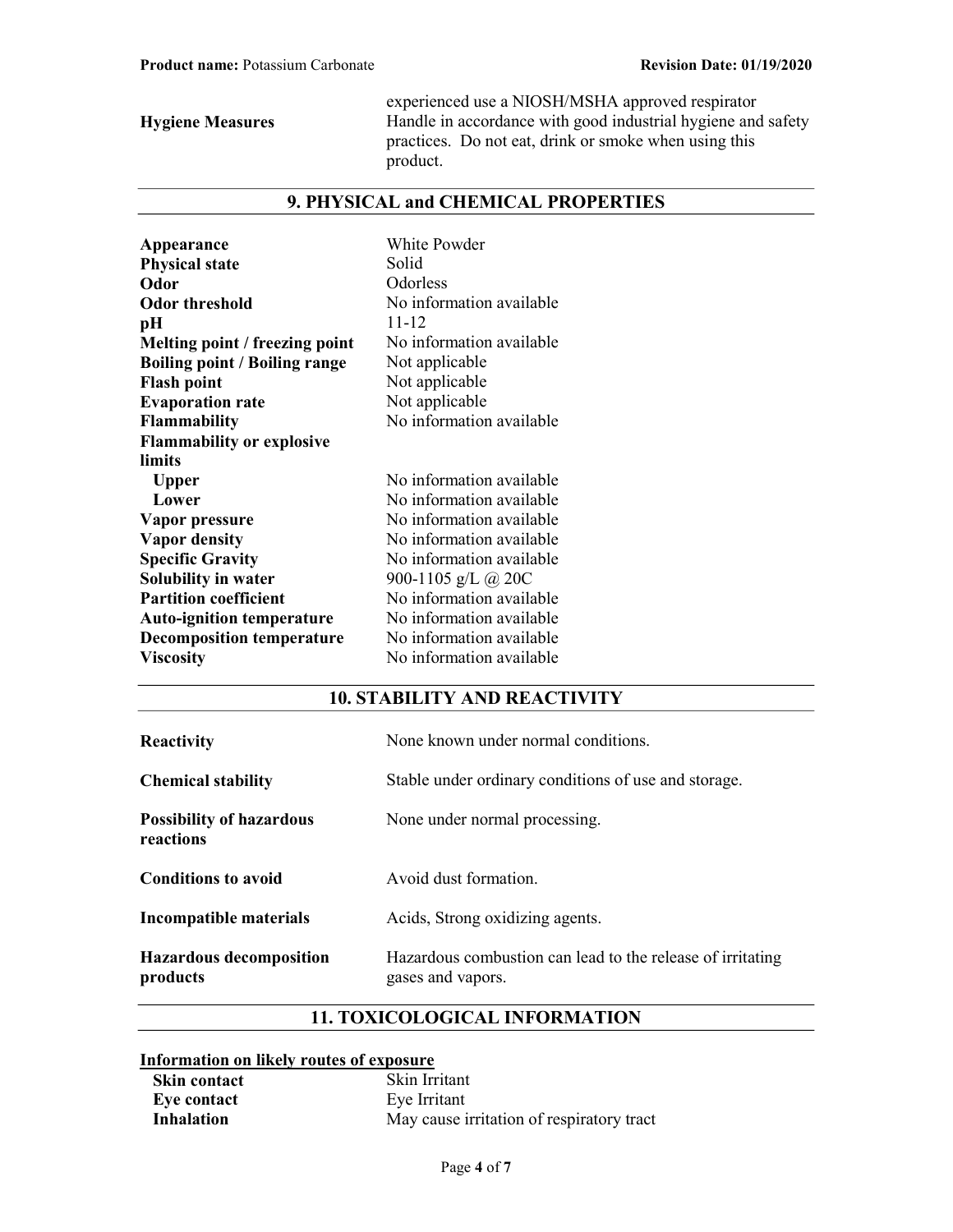### Ingestion May be harmful if swallowed

Symptoms related to the physical chemical and toxicological characteristics No information available

### Delayed and immediate effects and also chronic effects form short and long-term exposure

| Skin damage/irritation          | Causes skin irritation           |  |
|---------------------------------|----------------------------------|--|
| Eye damage/irritation           | Causes serious eye irritation    |  |
| <b>Sensitization</b>            | Not classified                   |  |
| <b>Mutagenic effects</b>        | Not classified                   |  |
| Carcinogenicity                 | Not classified                   |  |
| <b>Reproductive toxicity</b>    | Not classified                   |  |
| <b>STOT</b> – single exposure   | May cause respiratory irritation |  |
| <b>STOT</b> – repeated exposure | Not classified                   |  |
| <b>Aspiration hazard</b>        | Not classified                   |  |

## **Acute Toxicity**

### Component information

| Component | Cas-No   | LD50 Oral               | LD50 Dermal     | <b>LC50</b> Inhalation |
|-----------|----------|-------------------------|-----------------|------------------------|
| Potassium | 584-08-7 | $> 2,000 \text{ mg/kg}$ | $>$ 2,000 mg/kg | -                      |
| carbonate |          |                         |                 |                        |

## 12. ECOLOGICAL INFORMATION

| <b>Ecotoxicity</b>               | Should not be released to environment |
|----------------------------------|---------------------------------------|
| Persistence and degradability    | No information available              |
| <b>Bioaccumulative potential</b> | No information available              |
| <b>Mobility in soil</b>          | No information available              |
| Other adverse effects            | No information available              |

## 13. DISPOSAL CONSIDERATIONS

Waste Disposal Methods Processing, use or contamination of this product may occur during product use. Accordingly, it is the responsibility of the user to determine the proper disposal methodologies. Consult the appropriate state, regional or local regulations to ensure complete and accurate classification. Dispose of contaminated packaging in accordance with local regulations.

## 14. TRANSPORT INFORMATION

| <b>DOT</b>  | Not regulated |
|-------------|---------------|
| <b>JATA</b> | Not regulated |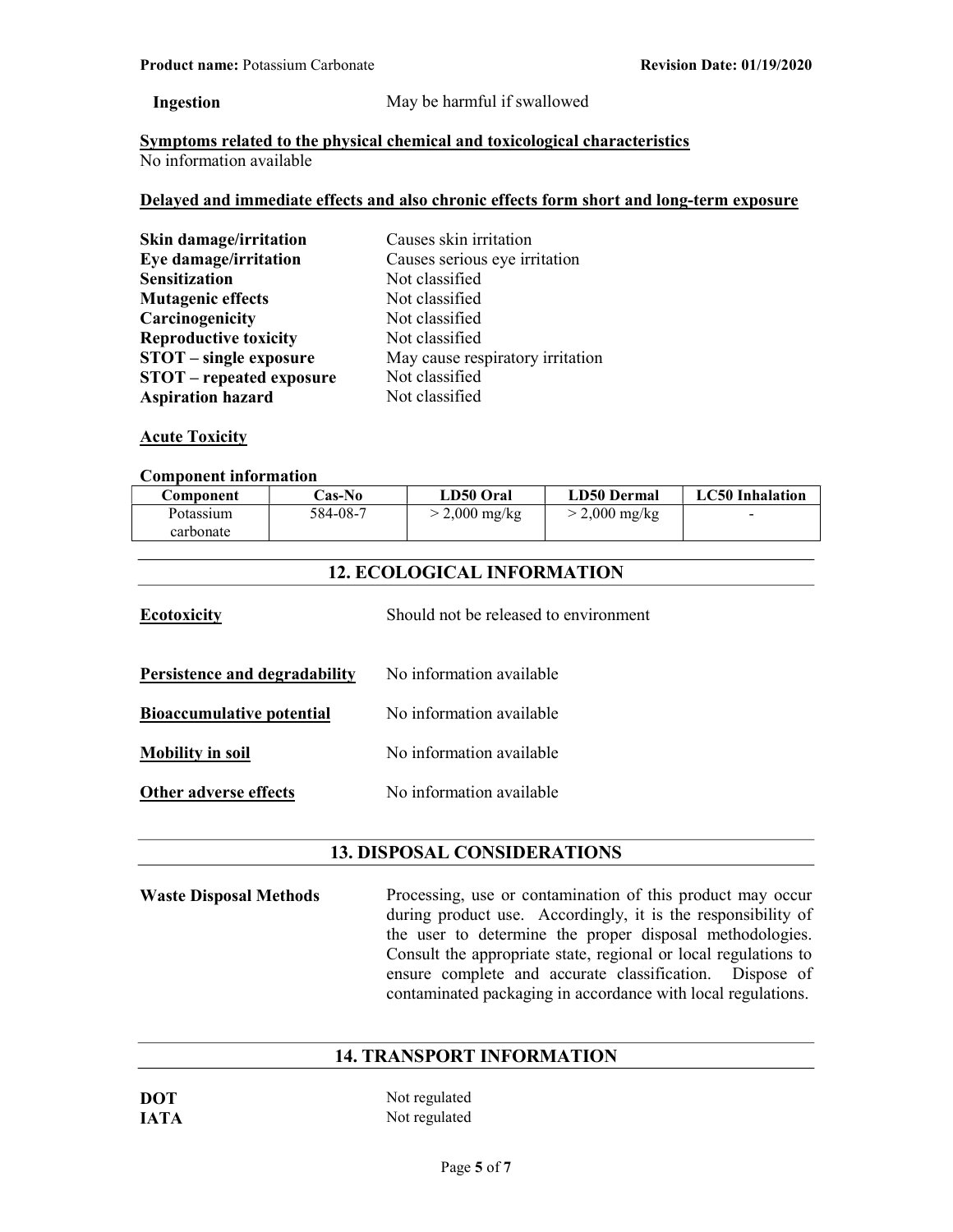IMDG Not regulated

## 15. REGULATORY INFORMATION

### International Inventories

| T <sub>0</sub>        | - -    |
|-----------------------|--------|
| ۰.                    | 1010d  |
| LUCA                  | sicu   |
| DCI                   | 10ted  |
| <b>D</b> <sub>D</sub> | Listeu |

### US Federal Regulations

## TSCA section 12(b) Export Notification

Not regulated

### SARA 313

Section 313 of Title III of the Superfund Amendments and Reauthorization Act of 1986 (SARA). Not applicable

### SARA 311/312 Hazard Categorization

| Acute health hazard   | Yes                    |
|-----------------------|------------------------|
| Chronic Health Hazard | No                     |
| Fire hazard           | $\rm No$               |
| Pressure              | No                     |
| Reactivity            | $\mathbf{N}\mathbf{O}$ |

## CERCLA/SARA 302 & 304

Section 302 & 304 of Title III of the Superfund Amendments and Reauthorization Act of 1986 (SARA). Not applicable

## CWA (Clean Water Act)

Not applicable

### US State Regulations

### California Proposition 65

This product does not contain any proposition 65 chemicals

## 16. OTHER INFORMATION

**NFPA Ratings** Health: 2 Flammability: 0 Reactivity: 0

Creation Date: 02/21/2016 Revision Date: 01/19/2020 Revision Number: 1.0 Revision Information Creation

### Disclaimer

The information provided in this Safety Data Sheet is correct to the best of our knowledge, information and belief at the date of its publication. The information given is designed only as a guidance for safe handling, use, processing, storage, transportation, disposal and release and is not to be considered a warranty or quality specification. The information relates only to the